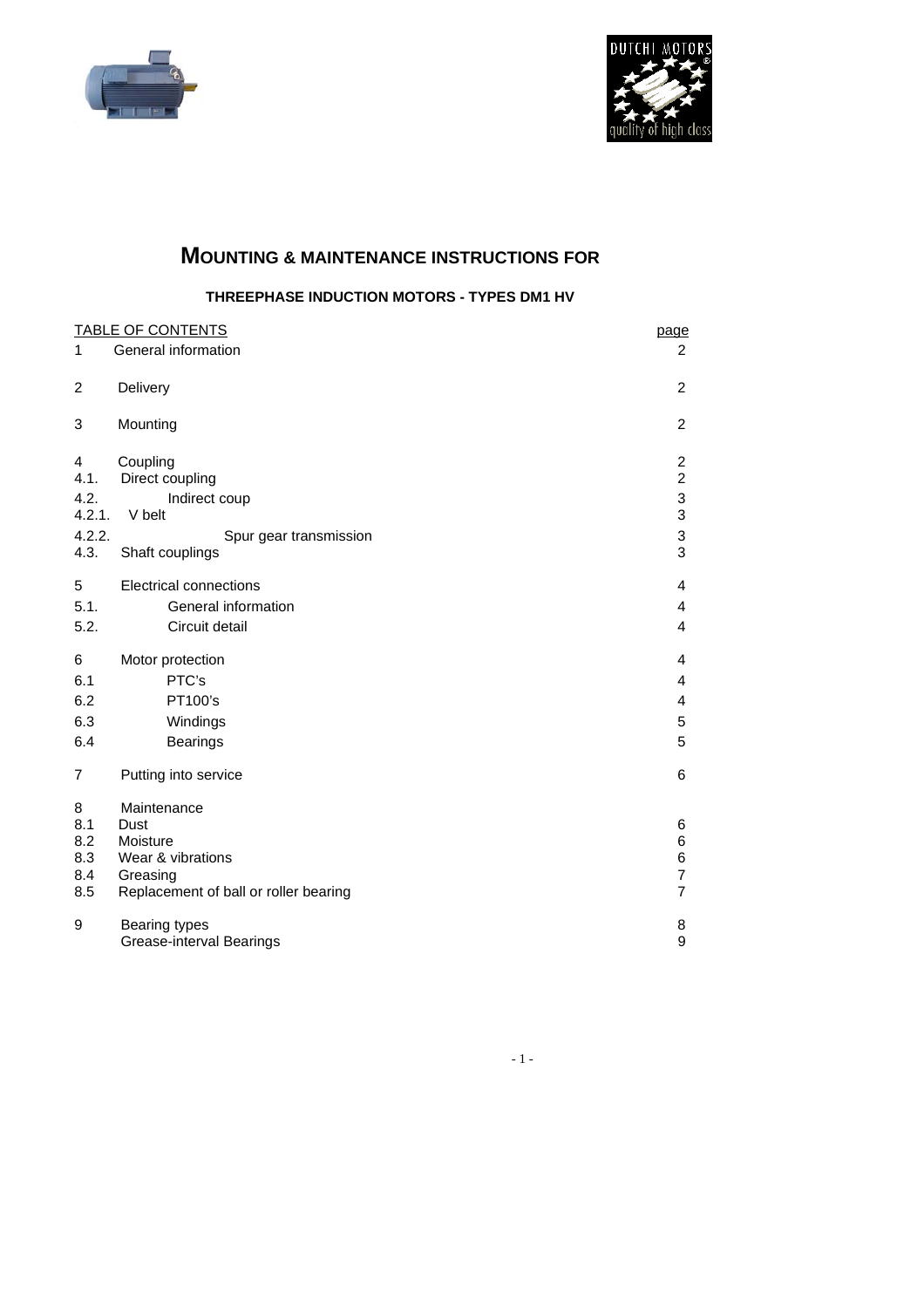



#### **1 GENERAL INFORMATION**

This manual concerns normal three phase induction medium and high voltage motors with an output up to 1000 kW; they are externally cooled, totally enclosed, supplied in a cast iron frame and provided with ball bearings or roller bearings, lubricated with grease**.** 

#### **2 DELIVERY**

After receipt, remove the package material, if any, and mind the parts that have been delivered loose.

Check the motor to see whether transport damage has occurred. You should be able to rotate the shaft easily and smoothly by hand.

Compare the details on the nameplate with those of the power network and with the requirements of the motor.

## **3 MOUNTING**

The motor must be fixed on a stable, clean and flat foundation with good fitting foundation bolts, using washers.

Never mount a motor manufactured for a horizontal mounting on a surface with an angle of inclination without consulting the supplier in advance.

Foot & flange motors always have to be mounted in such a way that the drain holes, if any, are situated at the bottom, otherwise you risk that moisture will condensate in the motor and cannot be drained off. To this end you need to remove the drain plugs.

Under no circumstances the entrance of cooling air, drafted by the cooling fan, may be obstructed. This will cause overheating of the motor.

Special attention is required where motors will be located in small-enclosed rooms. The ambient cooling temperature must not exceed 40 °C, unless otherwise agreed upon at the time of ordering.

## **4 COUPLING**

## **4.1 Direct coupling**

The motor and driven shafts must be accurately aligned. In case of a flexible coupling, the manufacturers distance between the parts to be coupled must be adhered to, also the degree of misalignment must be within the makers tolerance. We do not recommend using solid couplings.

**Met opmaak:** opsommingstekens en nummering

**Met opmaak:** opsommingstekens en nummering

**Met opmaak:** opsommingstekens en nummering **Met opmaak:** opsommingstekens en nummering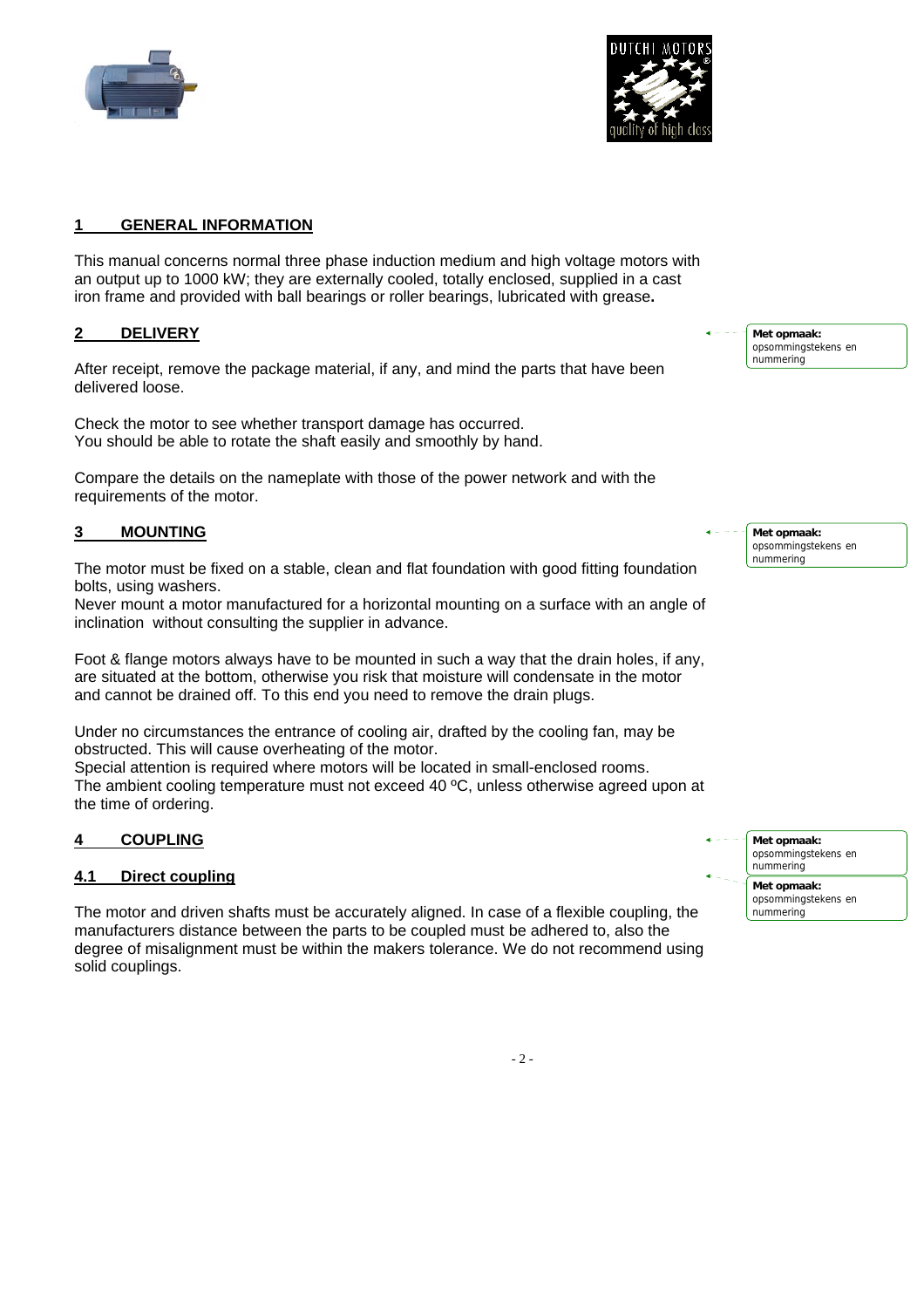



# **4.2 Indirect coupling**

# **4.2.1. Flat or V Belts**

Mount the motor on slide rails in order to adjust belt tension. The belt pulley has to be fitted hard up the shoulder of the shaft. The pulley center line should be within the shaft center line. Use correctly sized belts with a correct profile and in sufficient numbers to drive without slip and undue tension. Align both pulleys accurately in such a way that the center of both pulleys are in line.

A belt pulley, which is either too small or too wide, or too high, a tension on the belt may damage the bearing or cause a shaft break. In case of doubt, consult the supplier.

# **4.2.2 Spur Gear Drives**

The motor and the driven machine have to be positioned in such a way that the two gears align correctly. The motor should then be fixed with dowels.

# **4.3 Shaft couplings and pulleys etc.**

Remove the corrosion protection from the shaft extension and the coupling elements. The coupling parts, belt pulleys and gear wheels need to be dynamically balanced and fit easily on the shaft and to be provided with good fitting keyway.

In the factory the rotor has already been dynamically balanced including a half key in the shaft.

The dimension and the tolerances of the shaft extension and the key are indicated on the motor dimension sheet.

Assembling the coupling elements has to been done with great care. Careless handling may damage the bearings, shaft or end shields.

Do not file or emery on the shaft to achieve a fit!

When fitting pulleys couplings or bearings, we recommend using an induction heating device; therefore the part to be mounted has to be heated till  $\pm$  100 °C.

A large washer and setscrew can be useful for pushing on pulleys using the tapped hole in the shaft. Only use proper tools for removing the above mentioned parts e.g. pulley drawers.

**Met opmaak:** opsommingstekens en nummering

**Met opmaak:** opsommingstekens en nummering

**Met opmaak:** opsommingstekens en nummering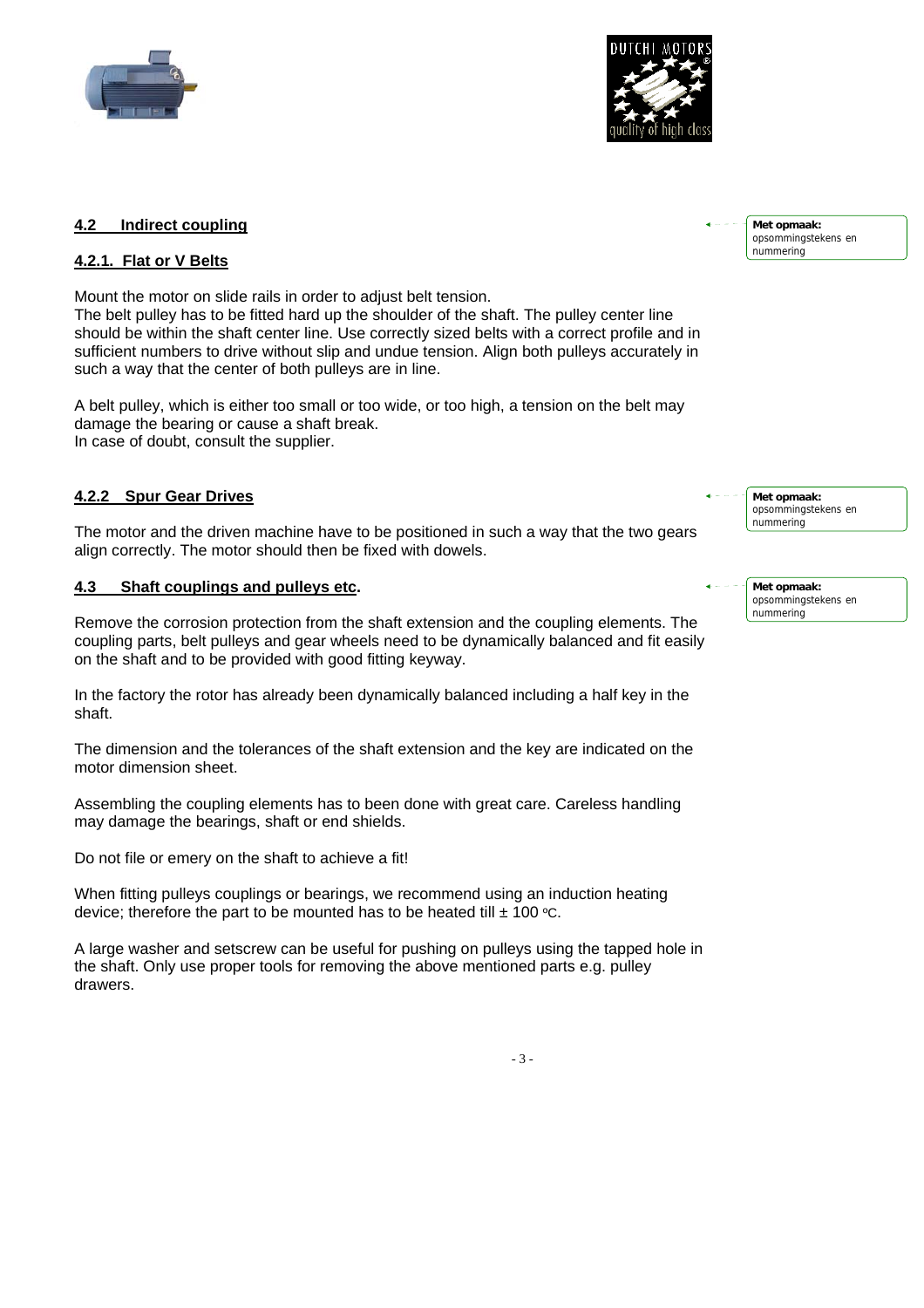



# 5 **ELECTRICAL CONNECTION**

## **5.1 General information**

On delivery the motor will rotate clockwise looking at the drive when the phases L1, L2 and L3 are connected respectively to the connection terminals U1, V1 and W1. Exchanging any two-phase lines can change the direction of rotation. When a motor is only suited for one direction of rotation, it is indicated with an arrow on the motor fan cowl.

Connecting cables must comply with the IEC regulations. Line fuses only protect the cables in case of short–circuiting and do not constitute a safeguard against the overheating of the winding caused by overload. Therefore it is recommended that a motor start- and overload protection is mounted, giving single phase and overload protection.

# **5.2 Circuit**

Normally our motors are provided with a terminal box with three connections, to which three leads from the winding are connected.

## **6 MOTOR PROTECTION**

## **6.1 PTC's**

Positive Temperature sensors change the resistance from 20-250 W below the nominal reaction point to > 1500W above this temperature. One PTC is placed in each phase and connected in series. So the values above must be multiplied by three. Never use a higher voltage than 7.5V DC for 3 PTC's in series, otherwise damage can be done not only to the PTC'S but also to the windings! PTC's are available for different temperatures.

**6.2 PT100's** are RTD's Resistance Thermal Detectors made of Platinum. Basically, RTD's operate at the principle that the electric resistance of a metal conductor varies linearly with the temperature. See table:

**Met opmaak:** opsommingstekens en nummering **Verwijderd:** ¶ **¶** Pagina-eind **¶**

**Met opmaak:** opsommingstekens en nummering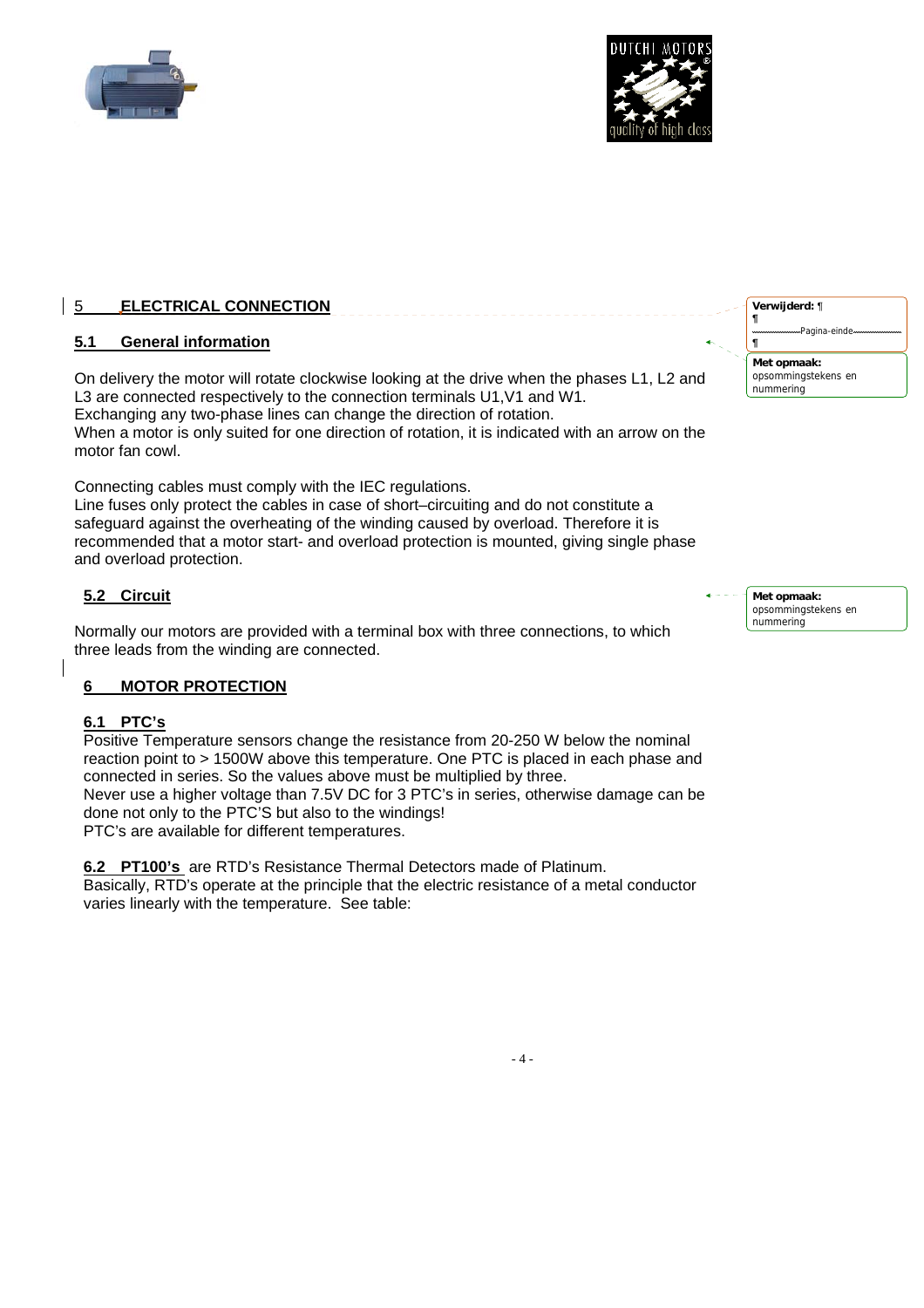





# **6.3 WINDING PROTECTION**

We recommend to set the alarm for motors with insulation class F, at 135°C and the trip at 150°C

#### **6.4 BEARING PROTECTION**

here we recommend an alarm at 90°C and a trip at 105°C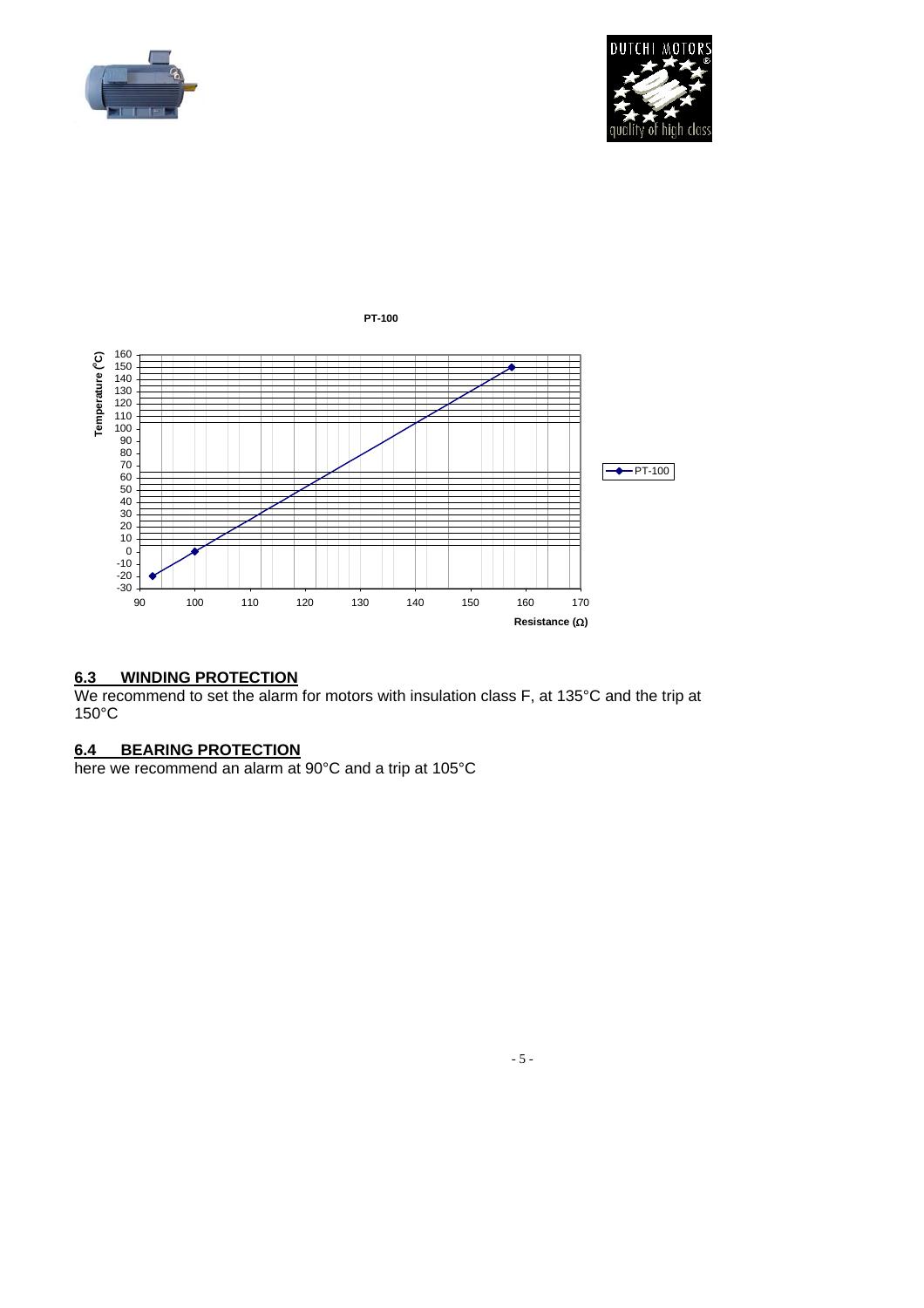



## **7 PUTTING INTO SERVICE**

Before putting a motor into service, one should check especially when the motor has not been used for a long time that the insulation resistance of the winding  $(R_m)$  is sufficient. The Rm insulation can be calculated with the formula:  $R_m = U_n + 1$  $R_m$ = Minimum insulation resistance in Mega Ohm  $U_n$ = Rated voltage in kV

If the insulation resistance is not high enough, the motor has to be dried out revarnished or rewound.

Check all connections and adjust the thermal protection units to the correct current. Switch the motor on in a no load state to determine the direction of rotation. Load the motor gradually and check whether it runs without vibration.

The motor can be used under a variation of the main voltage  $\pm$  5% or frequency variation of max.  $\pm$  2% compared to the nominal frequency or nominal voltage, in compliance with the international regulations for electric machines.

#### **8 MAINTENANCE**

The totally enclosed and fan cooled three phase squirrel cage induction motors require very little maintenance.

Nevertheless it is recommended to check the motor regularly in order to prevent a breakdown caused by dust, moisture, vibrations, too much or too little greasing.

#### **8.1. Dust**

**7** The outer parts of the totally enclosed motors, especially the cooling ribs or cooling  $\leftarrow$ channels, have to be kept as clean as possible in order not to obstruct the cooling air from the fan extracting the heat from the motor frame.

#### **8.2. Moisture**

Motors that are stalled for a long time, should be started from time to time to prevent moisture affecting the windings in the long term. Before putting the motor into service, one should check especially when the motor has not been used for a long time that the insulation resistance of the winding is sufficient.

#### **8.3 Wear & vibration**

To prevent abnormal wear & vibration, one should:

- a. Take care that the tension of the belt or the chain is not too high;
- b. Check whether the mounting of directly coupled machines is correct;
- c. Check whether the foundation bolts to fasten the motor and the slide rails are tightly fixed.

**Met opmaak:** opsommingstekens en nummering

**Verwijderd: ¶**

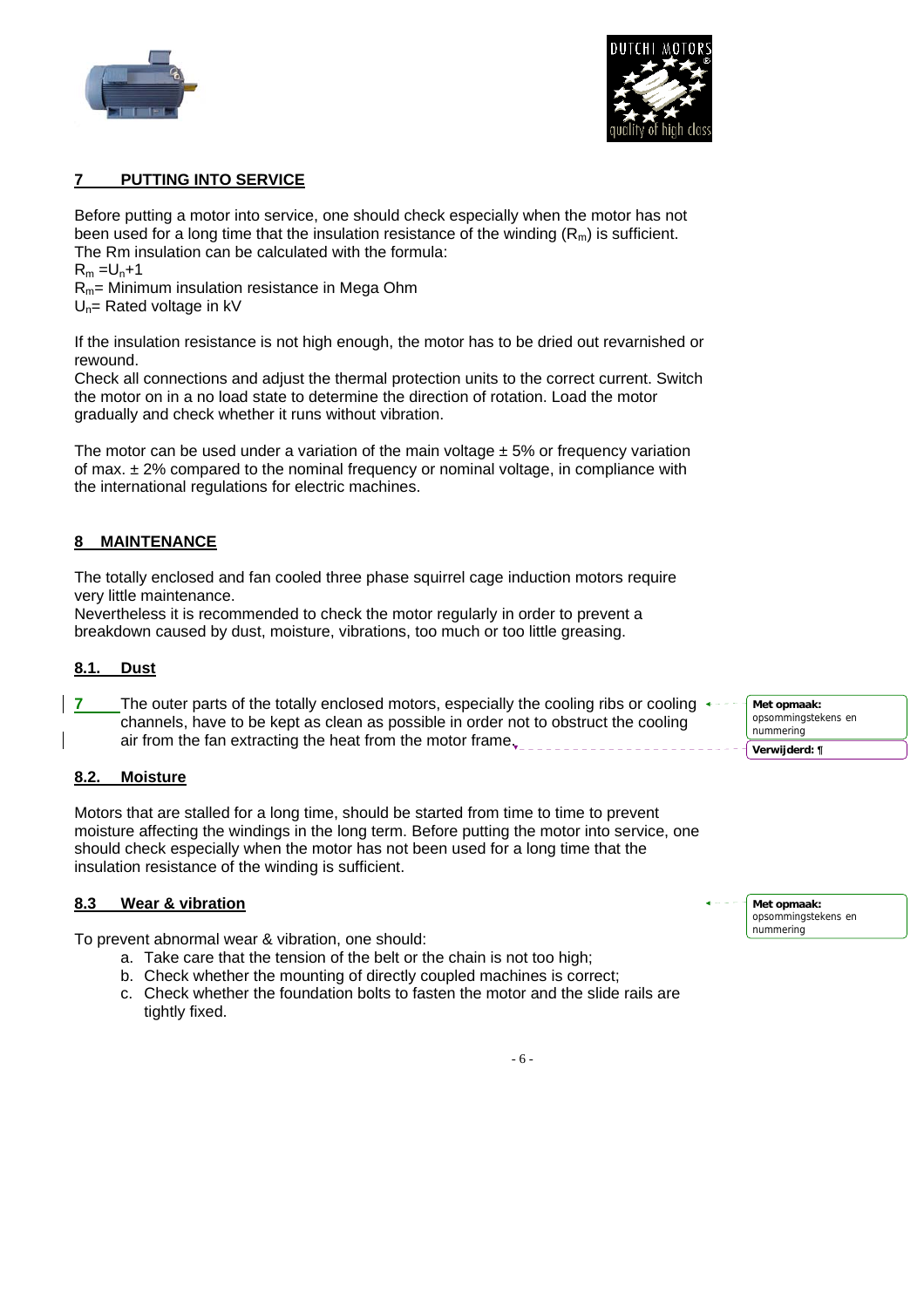



# **8.4 Greasing**

Before the motor leaves the factory, the bearings are filled with a high quality Lithium base grease.

Sizes 315 up to and including 450, has been provided with a permanent lubrication system containing a grease valve.

The lubrication must take place when the machine is running.

The old grease is ejected from the grease valve thus maintaining the correct level and avoiding overfilling which would be harmful.

# **8.5 Replacement of ball or roller-bearings**

When a bearing has to be replaced, the old bearing has to be removed from the shaft with proper tools in order not to damage the shaft. Thereupon the bearing location on the shaft has to be cleaned and checked thoroughly.

To fit a new bearing correctly, heat to 100  $\mathrm{C}$  with an electric induction heater, then slip quickly onto the shaft up to the stop. In the case of a roller bearing only fit the inner part of this bearing with the induction heater.

Do not mount the end shield until the bearing has cooled down.

# **9. Bearing type**

| <b>FRAME</b>      | DE.                 | <b>NDE</b>          |
|-------------------|---------------------|---------------------|
| DM1-HV 355 2POLE  | 6317 C <sub>3</sub> | 6317C3              |
| DM1-HV 355 4POLE  | <b>NU 322</b>       | 6322C3              |
| IDM1-HV 400 2POLE | 6317 C <sub>3</sub> | 6317 C <sub>3</sub> |
| IDM1-HV 400 4POLE | <b>NU 326</b>       | 6326 C3             |
| DM1-HV 450 4POLE  | NU 226E+6226 C3     | <b>NU 226</b>       |
| DM1-HV 500 4POLE  | NU 228E+6228 C4     | <b>NU 228</b>       |

The type of bearing depends on the aplication and can be different than above.

**Met opmaak:** opsommingstekens en nummering